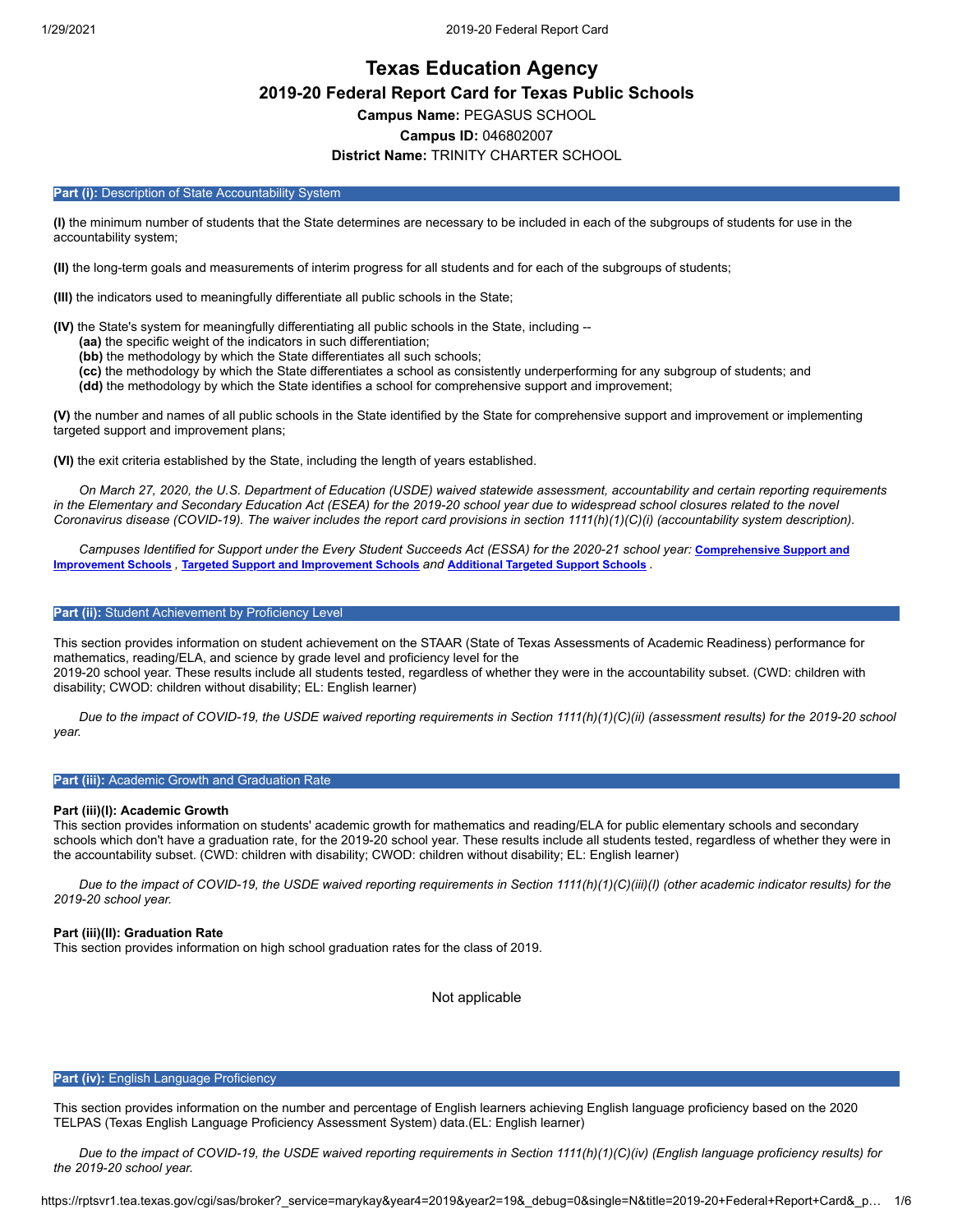# **Part (v):** School Quality or Student Success (SQSS)

This section provides information on the other indicator of school quality or student success, which is college, career and military readiness (CCMR) for high schools and average performance rate of the three STAAR performance levels of all students, regardless of whether they were in the accountability subset, for elementary and secondary schools without a graduation rate. (CWD: children with disability; EL: English learner)

*Due to the impact of COVID-19, the USDE waived reporting requirements in Section 1111(h)(1)(C)(v) (school quality or student success indicator results) for the 2019-20 school year for elementary schools and secondary schools without a graduation rate.*

## **Part (vi): Goal Meeting Status**

This section provides information on the progress of all students and each student group toward meeting the long-term goals or interim objectives on STAAR academic performance, federal graduation rate, and English learners' language proficiency. (CWD: children with disability; EL: English learner)

*Due to the impact of COVID-19, the USDE waived reporting requirements in Section 1111(h)(1)(C)(vi) (progress toward meeting long-term goals and measurements of interim progress) for the 2019-20 school year.*

#### **Part (vii):** STAAR Participation

This section provides the percentage of students assessed and not assessed on STAAR for mathematics, reading/ELA, and science. (CWD: children with disability; CWOD: children without disability; EL: English learner)

*Due to the impact of COVID-19, the USDE waived reporting requirements in Section 1111(h)(1)(C)(vii) (percentage of students assessed and not assessed) for the 2019-20 school year.*

## **Part (viii):** Civil Rights Data

Part (viii)(I) This section provides information from the 2017-18 Civil Right Data Collection (CRDC) surveys, submitted by school districts to the Office for Civil Rights on measures of school quality, climate, and safety, including counts of in-school suspensions, out-of-school suspensions, expulsions, school related arrests, referrals to law enforcement, chronic absenteeism (including both excused and unexcused absences), incidences of violence, including bullying and harassment. (EL: English learner)

|                                      |        |              |                            |   |          |                     |   |                |                       |   |                        | <b>Students</b>                                  |
|--------------------------------------|--------|--------------|----------------------------|---|----------|---------------------|---|----------------|-----------------------|---|------------------------|--------------------------------------------------|
|                                      |        | <b>Total</b> | African                    |   |          | Indian or<br>Alaska |   | <b>Pacific</b> | Two or<br><b>More</b> |   | with                   | with<br><b>Students Disabilities</b><br>(Section |
|                                      |        |              | students American Hispanic |   | White    | <b>Native</b>       |   | Asian Islander | <b>Races</b>          |   | <b>EL Disabilities</b> | 504)                                             |
| <b>Students Without Disabilities</b> |        |              |                            |   |          |                     |   |                |                       |   |                        |                                                  |
| In-School Suspensions                |        |              |                            |   |          |                     |   |                |                       |   |                        |                                                  |
|                                      | Male   | 0            | 0                          | 0 | 0        | 0                   | 0 | 0              | 0                     | 0 |                        |                                                  |
|                                      | Female | 0            | 0                          | 0 | 0        | 0                   | 0 | 0              | 0                     | 0 |                        |                                                  |
|                                      | Total  | 0            | 0                          | 0 | 0        | $\mathbf 0$         | 0 | 0              | 0                     | 0 |                        |                                                  |
| Out-of-School Suspensions            |        |              |                            |   |          |                     |   |                |                       |   |                        |                                                  |
|                                      | Male   | 0            | 0                          | 0 | 0        | 0                   | 0 | 0              | 0                     | 0 |                        |                                                  |
|                                      | Female | 0            | 0                          | 0 | 0        | 0                   | 0 | 0              | 0                     | 0 |                        |                                                  |
|                                      | Total  | 0            | $\mathbf 0$                | 0 | 0        | $\mathbf 0$         | 0 | 0              | 0                     | 0 |                        |                                                  |
| Expulsions                           |        |              |                            |   |          |                     |   |                |                       |   |                        |                                                  |
| <b>With Educational</b>              | Male   | 0            | 0                          | 0 | 0        | 0                   | 0 | 0              | 0                     | 0 |                        |                                                  |
| Services                             |        |              |                            |   |          |                     |   |                |                       |   |                        |                                                  |
|                                      | Female | 0            | 0                          | 0 | 0        | 0                   | 0 | 0              | 0                     | 0 |                        |                                                  |
|                                      | Total  | 0            | 0                          | 0 | 0        | 0                   | 0 | 0              | 0                     | 0 |                        |                                                  |
| Without                              | Male   | 0            | $\mathbf 0$                | 0 | 0        | 0                   | 0 | $\Omega$       | 0                     | 0 |                        |                                                  |
| <b>Educational Services</b>          |        |              |                            |   |          |                     |   |                |                       |   |                        |                                                  |
|                                      | Female | 0            | 0                          | 0 | 0        | 0                   | 0 | 0              | 0                     | 0 |                        |                                                  |
|                                      | Total  | 0            | 0                          | 0 | 0        | 0                   | 0 | 0              | 0                     | 0 |                        |                                                  |
| <b>Under Zero</b>                    | Male   | 0            | $\mathbf{0}$               | 0 | $\Omega$ | $\Omega$            | 0 | $\Omega$       | $\Omega$              | 0 |                        |                                                  |
| <b>Tolerance Policies</b>            |        |              |                            |   |          |                     |   |                |                       |   |                        |                                                  |
|                                      | Female | 0            | 0                          | 0 | 0        | 0                   | 0 | 0              | 0                     | 0 |                        |                                                  |
|                                      | Total  | 0            | $\mathbf 0$                | 0 | 0        | 0                   | 0 | 0              | 0                     | 0 |                        |                                                  |
| <b>School-Related Arrests</b>        |        |              |                            |   |          |                     |   |                |                       |   |                        |                                                  |
|                                      | Male   | 0            | 0                          | 0 | 0        | 0                   | 0 | 0              | 0                     | 0 |                        |                                                  |
|                                      | Female | 0            | 0                          | 0 | 0        | 0                   | 0 | $\mathbf 0$    | 0                     | 0 |                        |                                                  |
|                                      | Total  | 0            | $\mathbf 0$                | 0 | 0        | $\mathbf 0$         | 0 | $\Omega$       | 0                     | 0 |                        |                                                  |
| Referrals to Law Enforcement         |        |              |                            |   |          |                     |   |                |                       |   |                        |                                                  |
|                                      | Male   | 0            | 0                          | 0 | 0        | 0                   | 0 | 0              | 0                     | 0 |                        |                                                  |
|                                      | Female | 0            | 0                          | 0 | 0        | 0                   | 0 | 0              | 0                     | 0 |                        |                                                  |
|                                      | Total  | 0            | $\mathbf 0$                | 0 | 0        | 0                   | 0 | $\mathbf 0$    | 0                     | 0 |                        |                                                  |
| <b>Students With Disabilities</b>    |        |              |                            |   |          |                     |   |                |                       |   |                        |                                                  |
| <b>In-School Suspensions</b>         |        |              |                            |   |          |                     |   |                |                       |   |                        |                                                  |
|                                      | Male   | 0            | 0                          | 0 | 0        | 0                   | 0 | 0              | 0                     | 0 |                        | 0                                                |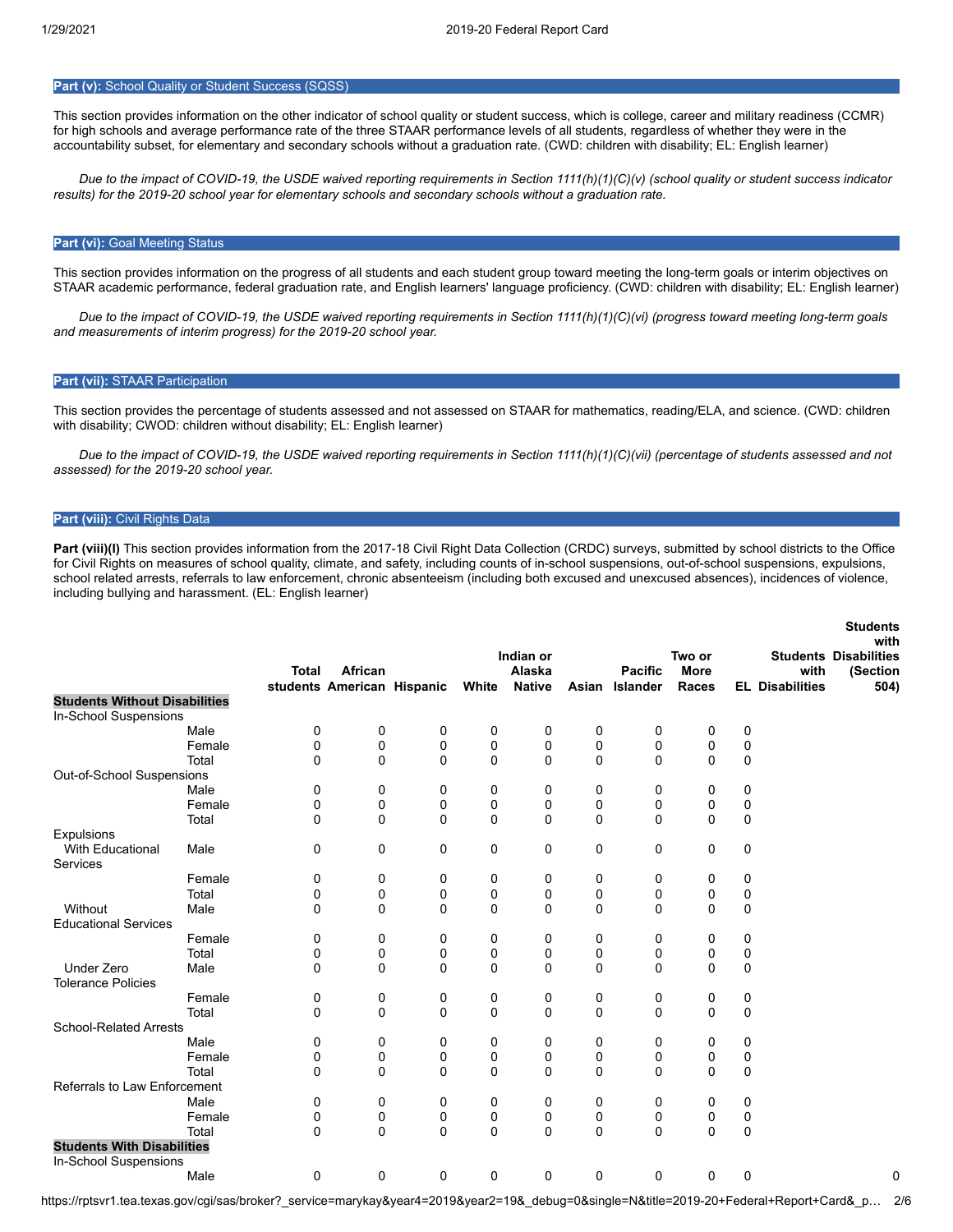## 1/29/2021 2019-20 Federal Report Card

**Students**

|                               |        | <b>Total</b> | African<br>students American Hispanic |             | White    | Indian or<br>Alaska<br><b>Native</b> | Asian       | <b>Pacific</b><br>Islander | Two or<br><b>More</b><br><b>Races</b> |              | with<br><b>EL Disabilities</b> | with<br><b>Students Disabilities</b><br>(Section<br>504) |
|-------------------------------|--------|--------------|---------------------------------------|-------------|----------|--------------------------------------|-------------|----------------------------|---------------------------------------|--------------|--------------------------------|----------------------------------------------------------|
|                               | Female | 0            | 0                                     | 0           | 0        | 0                                    | 0           | 0                          | 0                                     | 0            |                                | 0                                                        |
|                               | Total  | $\Omega$     | 0                                     | $\Omega$    | $\Omega$ | $\Omega$                             | $\Omega$    | 0                          | $\Omega$                              | $\mathbf{0}$ |                                | 0                                                        |
| Out-of-School Suspensions     |        |              |                                       |             |          |                                      |             |                            |                                       |              |                                |                                                          |
|                               | Male   | 0            | 0                                     | 0           | 0        | 0                                    | 0           | 0                          | 0                                     | 0            |                                | 0                                                        |
|                               | Female | 0            | 0                                     | 0           | 0        | 0                                    | 0           | 0                          | $\mathbf 0$                           | 0            |                                | 0                                                        |
|                               | Total  | 0            | 0                                     | $\Omega$    | $\Omega$ | $\Omega$                             | 0           | 0                          | 0                                     | 0            |                                | 0                                                        |
| Expulsions                    |        |              |                                       |             |          |                                      |             |                            |                                       |              |                                |                                                          |
| <b>With Educational</b>       | Male   | 0            | 0                                     | 0           | 0        | $\mathbf 0$                          | 0           | 0                          | 0                                     | 0            |                                | 0                                                        |
| Services                      |        |              |                                       |             |          |                                      |             |                            |                                       |              |                                |                                                          |
|                               | Female | 0            | 0                                     | 0           | 0        | 0                                    | 0           | 0                          | 0                                     | 0            |                                | 0                                                        |
|                               | Total  | 0            | 0                                     | 0           | 0        | 0                                    | 0           | 0                          | $\mathbf 0$                           | 0            |                                | 0                                                        |
| Without                       | Male   | 0            | 0                                     | $\Omega$    | $\Omega$ | $\Omega$                             | 0           | 0                          | $\Omega$                              | 0            |                                | 0                                                        |
| <b>Educational Services</b>   |        |              |                                       |             |          |                                      |             |                            |                                       |              |                                |                                                          |
|                               | Female | 0            | 0                                     | 0           | 0        | 0                                    | 0           | 0                          | 0                                     | 0            |                                | 0                                                        |
|                               | Total  | 0            | 0                                     | 0           | 0        | $\mathbf 0$                          | 0           | 0                          | 0                                     | 0            |                                | 0                                                        |
| <b>Under Zero</b>             | Male   | 0            | 0                                     | $\Omega$    | $\Omega$ | $\Omega$                             | 0           | 0                          | $\Omega$                              | $\Omega$     |                                | 0                                                        |
| <b>Tolerance Policies</b>     |        |              |                                       |             |          |                                      |             |                            |                                       |              |                                |                                                          |
|                               | Female | 0            | 0                                     | 0           | 0        | 0                                    | 0           | 0                          | 0                                     | 0            |                                | 0                                                        |
|                               | Total  | 0            | 0                                     | $\mathbf 0$ | 0        | $\Omega$                             | 0           | 0                          | 0                                     | 0            |                                | 0                                                        |
| <b>School-Related Arrests</b> |        |              |                                       |             |          |                                      |             |                            |                                       |              |                                |                                                          |
|                               | Male   | 0            | 0                                     | 0           | 0        | 0                                    | 0           | 0                          | 0                                     | 0            |                                | 0                                                        |
|                               | Female | 0            | 0                                     | 0           | 0        | 0                                    | 0           | 0                          | 0                                     | 0            |                                | 0                                                        |
|                               | Total  | 0            | 0                                     | $\Omega$    | $\Omega$ | $\Omega$                             | 0           | 0                          | 0                                     | 0            |                                | 0                                                        |
| Referrals to Law Enforcement  |        |              |                                       |             |          |                                      |             |                            |                                       |              |                                |                                                          |
|                               | Male   | 0            | 0                                     | 0           | 0        | 0                                    | 0           | 0                          | 0                                     | 0            |                                | 0                                                        |
|                               | Female | 0            | 0                                     | 0           | 0        | 0                                    | 0           | 0                          | 0                                     | 0            |                                | 0                                                        |
|                               | Total  | 0            | $\mathbf 0$                           | $\Omega$    | $\Omega$ | $\Omega$                             | $\mathbf 0$ | $\mathbf 0$                | $\mathbf 0$                           | $\mathbf 0$  |                                | 0                                                        |
| <b>All Students</b>           |        |              |                                       |             |          |                                      |             |                            |                                       |              |                                |                                                          |
| <b>Chronic Absenteeism</b>    |        |              |                                       |             |          |                                      |             |                            |                                       |              |                                |                                                          |
|                               | Male   |              |                                       |             |          |                                      |             |                            |                                       |              |                                |                                                          |
|                               | Female |              |                                       |             |          |                                      |             |                            |                                       |              |                                |                                                          |
|                               | Total  |              |                                       |             |          |                                      |             |                            |                                       |              |                                |                                                          |

|                                                                            | Total |
|----------------------------------------------------------------------------|-------|
| Incidents of Violence                                                      |       |
| Incidents of rape or attempted rape                                        | 0     |
| Incidents of sexual assault (other than rape)                              |       |
| Incidents of robbery with a weapon                                         |       |
| Incidents of robbery with a firearm or explosive device                    |       |
| Incidents of robbery without a weapon                                      |       |
| Incidents of physical attack or fight with a weapon                        |       |
| Incidents of physical attack or fight with a firearm or explosive device   |       |
| Incidents of physical attack or fight without a weapon                     |       |
| Incidents of threats of physical attack with a weapon                      |       |
| Incidents of threats of physical attack with a firearm or explosive device |       |
| Incidents of threats of physical attack without a weapon                   |       |
| Incidents of possession of a firearm or explosive device                   | 0     |
| Allegations of Harassment or bullying                                      |       |
| On the basis of sex                                                        | 0     |
| On the basis of race                                                       |       |
| On the basis of disability                                                 |       |
| On the basis of sexual orientation                                         |       |
| On the basis of religion                                                   |       |
|                                                                            |       |

Part (viii)(II) This section provides information from the 2017-18 Civil Right Data Collection (CRDC) surveys, submitted by school districts to the Office for Civil Rights, on the number of students enrolled in preschool programs and accelerated coursework to earn postsecondary credit while still in high school.

|                               | <b>Total</b><br>students | African<br>American | <b>Hispanic</b> | White | Indian or<br>Alaska<br><b>Native</b> | Asian | <b>Pacific</b><br><b>Islander</b> | Two or<br>More<br>Races | EL | <b>Students</b><br>with<br><b>Disabilities</b> |
|-------------------------------|--------------------------|---------------------|-----------------|-------|--------------------------------------|-------|-----------------------------------|-------------------------|----|------------------------------------------------|
| Preschool Programs            |                          |                     |                 |       |                                      |       |                                   |                         |    |                                                |
| Male                          | -9                       | -9                  | -9              | -9    | -9                                   | -9    | -9                                | -9                      | -9 | -9                                             |
| Female                        | -9                       | -9                  | -9              | -9    | -9                                   | -9    | -9                                | -9                      | -9 | -9                                             |
| Total                         | -9                       | -9                  | -9              | -9    | -9                                   | -9    | -9                                | -9                      | -9 | -9                                             |
| <b>Accelerated Coursework</b> |                          |                     |                 |       |                                      |       |                                   |                         |    |                                                |

https://rptsvr1.tea.texas.gov/cgi/sas/broker?\_service=marykay&year4=2019&year2=19&\_debug=0&single=N&title=2019-20+Federal+Report+Card&\_p… 3/6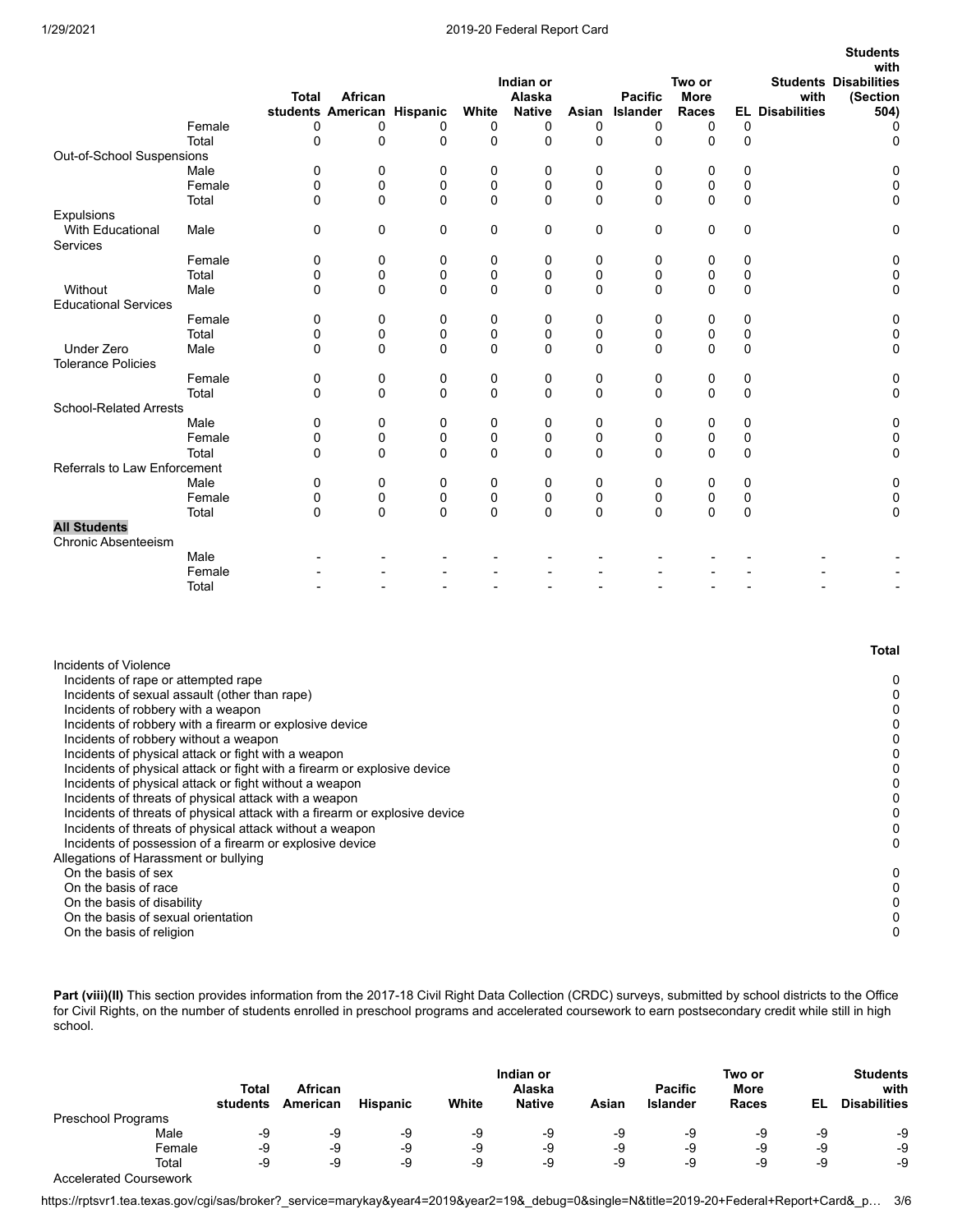#### 1/29/2021 2019-20 Federal Report Card

|                                               |        | <b>Total</b> | African  |          |       | Indian or<br>Alaska |       | <b>Pacific</b>  | Two or<br>More |    | <b>Students</b><br>with |
|-----------------------------------------------|--------|--------------|----------|----------|-------|---------------------|-------|-----------------|----------------|----|-------------------------|
|                                               |        | students     | American | Hispanic | White | <b>Native</b>       | Asian | <b>Islander</b> | <b>Races</b>   | EL | <b>Disabilities</b>     |
| Advanced<br>Placement                         | Male   | -9           | -9       | -9       | -9    | -9                  | -9    | -9              | -9             | -9 | -9                      |
| Courses                                       |        |              |          |          |       |                     |       |                 |                |    |                         |
|                                               | Female | -9           | -9       | -9       | -9    | -9                  | -9    | -9              | -9             | -9 | -9                      |
|                                               | Total  | -9           | $-9$     | -9       | $-9$  | -9                  | -9    | -9              | -9             | -9 | -9                      |
| International                                 | Male   | $-9$         | -9       | -9       | $-9$  | -9                  | -9    | $-9$            | -9             | -9 | -9                      |
| <b>Baccalaureate</b><br>Courses               |        |              |          |          |       |                     |       |                 |                |    |                         |
|                                               | Female | -9           | -9       | -9       | -9    | -9                  | -9    | -9              | -9             | -9 | -9                      |
|                                               | Total  | $-9$         | $-9$     | $-9$     | $-9$  | -9                  | -9    | $-9$            | -9             | -9 | -9                      |
| Dual<br>Enrollment/Dual<br>Credit<br>Programs | Male   | -9           | -9       | -9       | -9    | -9                  | -9    | -9              | -9             | -9 | -9                      |
|                                               | Female | -9           | -9       | -9       | -9    | -9                  | -9    | -9              | -9             | -9 | -9                      |
|                                               | Total  | -9           | -9       | -9       | $-9$  | -9                  | -9    | -9              | -9             | -9 | -9                      |

 $'$ -' Indicates there are no data available in the group.<br> $'\cdot$ 3' Indicates skin logic failure

Indicates skip logic failure.

'-8' Indicates EDFacts missing data.

'-9' Indicates not applicable / skipped.

'-11' Indicates suppressed data.

Blank cell indicates the student group is not applicable to this report.

#### **Part (ix): Teacher Quality Data**

This section provides information on the professional qualifications of teachers, including information disaggregated by high- and low-poverty schools on the number and percentage of (I) inexperienced teacher, principals, and other school leaders; (II) teachers teaching with emergency or provisional credentials; and (III) teachers who are not teaching in the subject or field for which the teacher is certified or licensed.

## **High Poverty**

**All School**

|                                                                | <b>Number</b> | Percent |
|----------------------------------------------------------------|---------------|---------|
| Inexperienced Teachers, Principals, and Other School Leaders   | 3.6           | 14.5%   |
|                                                                |               |         |
| Teachers Teaching with Emergency or Provisional Credentials    | 0.6           | 2.5%    |
|                                                                |               |         |
| Teacher Who Are Not Teaching in the Subject or Field for Which | 0.0           | -       |
| the Teacher is Certified or Licensed                           |               |         |
|                                                                |               |         |

'-' Indicates there are no data available in the group. Blank cell indicates data are not applicable to this report.

#### **Part (x): Per-Pupil Expenditure**

This section provides information on the per-pupil expenditures of federal, state, and local funds, including actual personnel expenditures and actual non-personnel expenditures, disaggregated by source of funds, for each school district and campus for the 2019-20 fiscal year.

*To be updated by June 30th, 2021.*

#### **Part (xi):** STAAR Alternate 2 Participation

This section provides information on the number and percentage of students with the most significant cognitive disabilities who take STAAR Alternate 2, by grade and subject for the 2019-20 school year.

*Due to the impact of COVID-19, the USDE waived reporting requirements in Section 1111(h)(1)(C)(xi) (number and percentage of students with the most significant cognitive disabilities taking an alternate assessment) for the 2019-20 school year.*

#### **Part (xii):** Statewide National Assessment of Educational Progress (NAEP)

This section provides results on the state academic assessments in reading and mathematics in grades 4 and 8 of the 2019 National Assessment of Educational Progress, compared to the national average of such results.

#### **State Level: 2019 Percentages at NAEP Achievement Levels**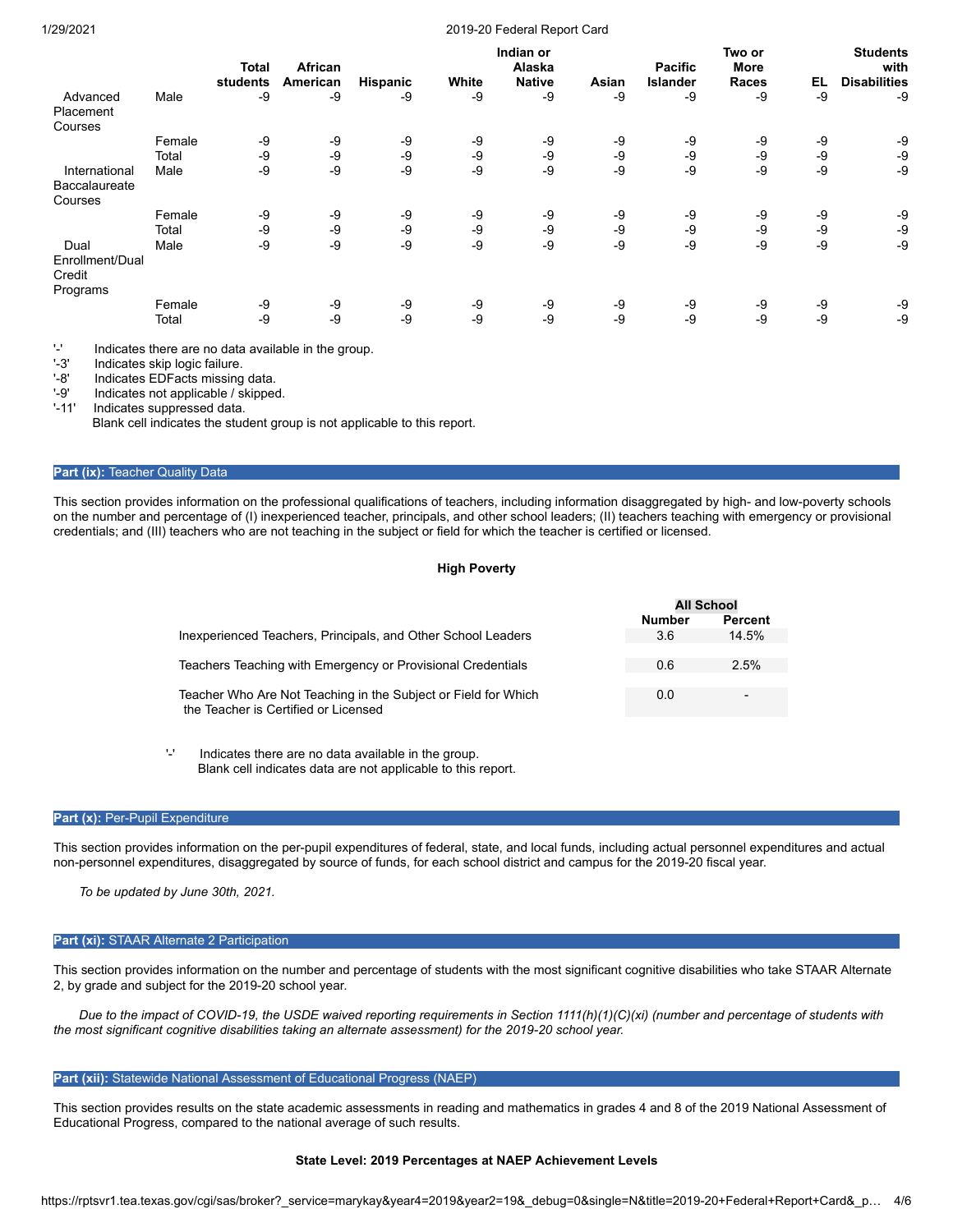#### 1/29/2021 2019-20 Federal Report Card

|         |                    |                                   |               |                |         |                     |         | % At or Above     |                |                |  |
|---------|--------------------|-----------------------------------|---------------|----------------|---------|---------------------|---------|-------------------|----------------|----------------|--|
|         |                    |                                   | % Below Basic |                |         | % At or Above Basic |         | <b>Proficient</b> | % At Advanced  |                |  |
| Grade   | <b>Subject</b>     | <b>Student Group</b>              | ТX            | US             | ТX      | US                  | ТX      | US                | ТX             | US             |  |
| Grade 4 | Reading            | Overall                           | 39            | 34             | 61      | 66                  | 30      | 35                | $\overline{7}$ | 9              |  |
|         |                    | <b>Black</b>                      | 52            | 52             | 48      | 48                  | 16      | 18                | $\overline{2}$ | 3              |  |
|         |                    | Hispanic                          | 48            | 45             | 52      | 55                  | 21      | 23                | 3              | 4              |  |
|         |                    | White                             | 22            | 23             | 78      | 77                  | 48      | 45                | 12             | 12             |  |
|         |                    | American Indian                   | $\star$       | 50             | $\star$ | 50                  | $\star$ | 19                | $\star$        | 3              |  |
|         |                    | Asian                             | 11            | 18             | 89      | 82                  | 65      | 57                | 25             | 22             |  |
|         |                    | Pacific Islander                  | $\star$       | 42             | $\star$ | 58                  | $\star$ | 25                | $\star$        | 4              |  |
|         |                    | Two or More Races                 | 26            | 28             | 74      | 72                  | 38      | 40                | 6              | 11             |  |
|         |                    | Econ Disady                       | 50            | 47             | 50      | 53                  | 19      | 21                | 3              | 3              |  |
|         |                    | <b>Students with Disabilities</b> | 79            | 73             | 21      | 27                  | 8       | 10                | $\mathbf{1}$   | $\overline{2}$ |  |
|         |                    | English Language Learners         | 61            | 65             | 39      | 35                  | 12      | 10                | 2              | 1              |  |
|         | <b>Mathematics</b> | Overall                           | 16            | 19             | 84      | 81                  | 44      | 41                | 9              | 9              |  |
|         |                    | Black                             | 24            | 35             | 76      | 65                  | 32      | 20                | 3              | 2              |  |
|         |                    | Hispanic                          | 19            | 27             | 81      | 73                  | 35      | 28                | 4              | 3              |  |
|         |                    | White                             | 8             | 11             | 92      | 89                  | 59      | 52                | 16             | 12             |  |
|         |                    | American Indian                   | $\star$       | 33             | $\star$ | 67                  | $\star$ | 24                | $\star$        | 4              |  |
|         |                    | Asian                             | 4             | $\overline{7}$ | 96      | 93                  | 82      | 69                | 45             | 28             |  |
|         |                    | Pacific Islander                  | $\star$       | 36             | $\star$ | 64                  | $\star$ | 28                | $\star$        | 6              |  |
|         |                    | Two or More Races                 | 9             | 16             | 91      | 84                  | 51      | 44                | 9              | 10             |  |
|         |                    | Econ Disadv                       | 21            | 29             | 79      | 71                  | 32      | 26                | 3              | 3              |  |
|         |                    | <b>Students with Disabilities</b> | 55            | 54             | 45      | 46                  | 13      | 14                | 1              | $\overline{2}$ |  |
|         |                    | English Language Learners         | 24            | 41             | 76      | 59                  | 29      | 16                | 2              | 1              |  |
| Grade 8 | Reading            | Overall                           | 33            | 27             | 67      | 73                  | 25      | 34                | $\overline{2}$ | 4              |  |
|         |                    | <b>Black</b>                      | 53            | 46             | 47      | 54                  | 41      | 15                | n/a            | 1              |  |
|         |                    | Hispanic                          | 38            | 37             | 62      | 63                  | 19      | 22                | $\mathbf 1$    | 2              |  |
|         |                    | White                             | 20            | 18             | 80      | 82                  | 35      | 42                | 3              | 5              |  |
|         |                    | American Indian                   | $\star$       | 41             | $\star$ | 59                  | $\star$ | 19                | $\star$        | $\mathbf{1}$   |  |
|         |                    | Asian                             | 8             | 13             | 92      | 87                  | 59      | 57                | 11             | 13             |  |
|         |                    | Pacific Islander                  | $\star$       | 37             | $\star$ | 63                  | $\star$ | 25                | $\star$        | 2              |  |
|         |                    | Two or More Races                 | 26            | 24             | 74      | 76                  | 25      | 37                | $\mathbf{1}$   | 5              |  |
|         |                    | Econ Disadv                       | 43            | 40             | 57      | 60                  | 15      | 20                | n/a            | 1              |  |
|         |                    | <b>Students with Disabilities</b> | 81            | 68             | 19      | 32                  | 3       | 7                 | n/a            | n/a            |  |
|         |                    | English Language Learners         | 66            | 72             | 34      | 28                  | 4       | 4                 | n/a            | n/a            |  |
|         | <b>Mathematics</b> | Overall                           | 32            | 31             | 68      | 69                  | 30      | 34                | 7              | 10             |  |
|         |                    | <b>Black</b>                      | 48            | 53             | 52      | 47                  | 16      | 14                | 2              | $\overline{2}$ |  |
|         |                    | Hispanic                          | 37            | 43             | 63      | 57                  | 21      | 20                | 3              | 4              |  |
|         |                    | White                             | 20            | 20             | 80      | 80                  | 44      | 44                | 13             | 13             |  |
|         |                    | American Indian                   | $\star$       | 49             | $\star$ | 51                  | $\star$ | 15                | $\star$        | 3              |  |
|         |                    | Asian                             | 10            | 12             | 90      | 88                  | 71      | 64                | 36             | 33             |  |
|         |                    | Pacific Islander                  | $\star$       | 45             | $\star$ | 55                  | $\star$ | 21                | $\star$        | 4              |  |
|         |                    | Two or More Races                 | 25            | 27             | 75      | 73                  | 41      | 38                | 11             | 12             |  |
|         |                    | Econ Disady                       | 41            | 46             | 59      | 54                  | 19      | 18                | 2              | 3              |  |
|         |                    | <b>Students with Disabilities</b> | 73            | 73             | 27      | 27                  | 5       | 6                 | 1              | $\overline{2}$ |  |
|         |                    | English Language Learners         | 60            | 72             | 40      | 28                  | 8       | 5                 | 1              | $\mathbf{1}$   |  |

## **State Level: 2019 NAEP Participation Rates for Students with Disabilities and Limited English Proficient Students**

| Grade   | <b>Subject</b>     | <b>Student Group</b>              | Rate |
|---------|--------------------|-----------------------------------|------|
| Grade 4 | Reading            | <b>Students with Disabilities</b> | 77%  |
|         |                    | <b>English Learners</b>           | 94%  |
|         | <b>Mathematics</b> | <b>Students with Disabilities</b> | 79%  |
|         |                    | English Learners                  | 97%  |
| Grade 8 | Reading            | <b>Students with Disabilities</b> | 83%  |
|         |                    | <b>English Learners</b>           | 96%  |
|         | <b>Mathematics</b> | <b>Students with Disabilities</b> | 88%  |
|         |                    | <b>English Learners</b>           | 97%  |

'\*' Indicates reporting standards not met.

'n/a' Indicates data reporting is not applicable for this group.

# **Part (xiii):** Cohort Rate of Graduates Enrolled in Postsecondary Education

This section provides information on the cohort rate at which students who graduated from high school in the 2017-18 school year enrolled in a Texas public postsecondary education institution in the 2018-19 academic year. (CWD: children with disability; EL: English learner)